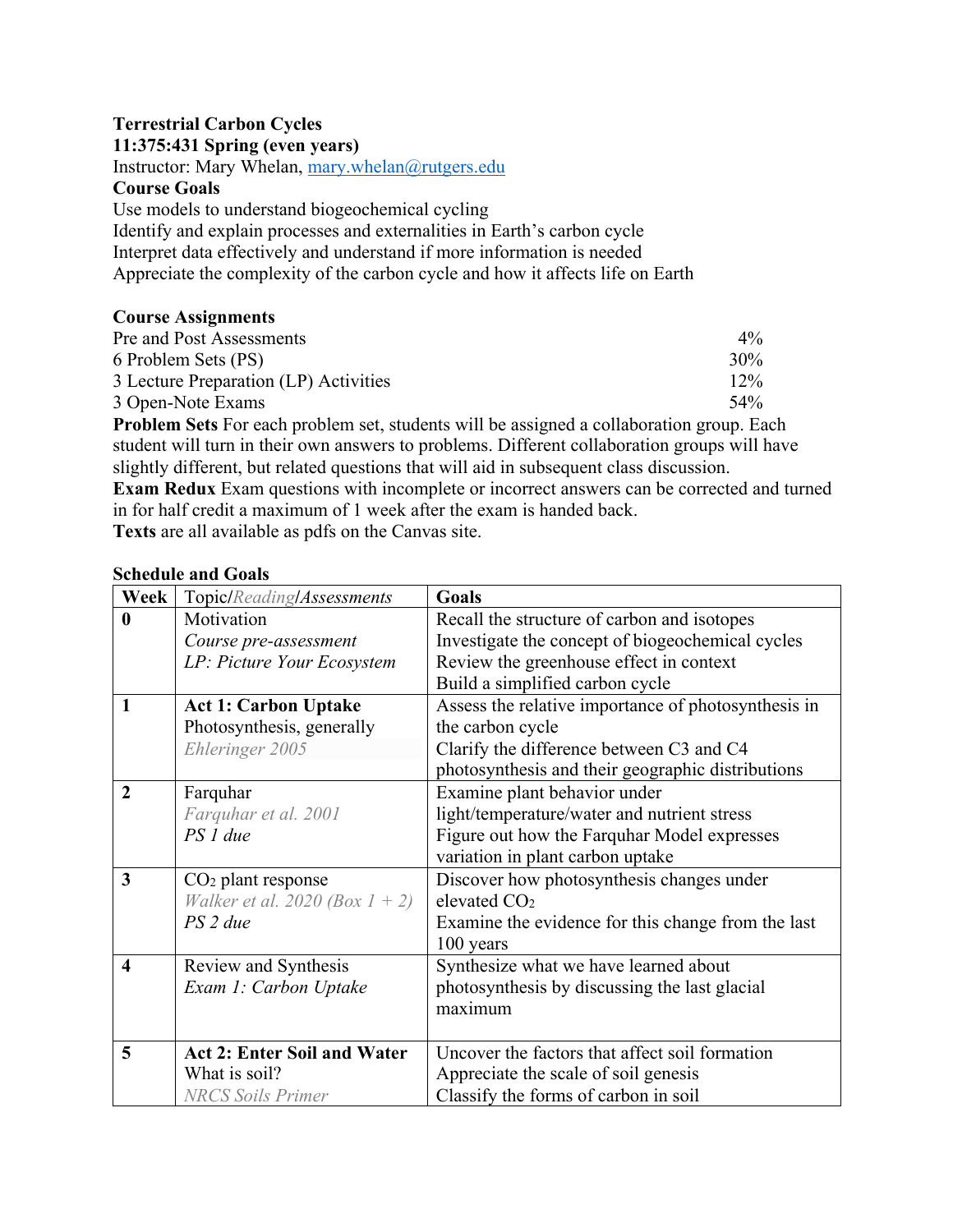| 6              | Carbon-Climate Feedbacks        | Connect the process of photosynthesis with other         |
|----------------|---------------------------------|----------------------------------------------------------|
|                | Walker et al. 2020 (Section II: | processes in the carbon cycle, including respiration     |
|                | Theory)                         | Contrast information about nitrogen limitation and       |
|                | PS 3 due                        | phosphorus limitation                                    |
|                |                                 | Consider biomass storage for carbon sequestration        |
| $\overline{7}$ | <b>Reticent Soil Carbon</b>     | Investigate soil structure variability                   |
|                | Amundson and Biardeau 2018,     | Deduce how soil structure affects carbon transport       |
|                | Loisel et al. 2019              | Distinguish between carbon escape to atmosphere          |
|                | PS 4 due                        | and carbon escape to water transport                     |
| 8              | Review and Synthesis            | Synthesize what we have learned about soil carbon        |
|                | Exam 2: Soil Carbon, Links to   | through examining soil carbon sequestration efforts      |
|                | GPP                             |                                                          |
| 9              | Carbon on the Redox Ladder      | Link soil structure to oxygen variability                |
|                | LaCroix et al. 2019             | Compare oxic and anoxic carbon transformation            |
|                |                                 | Recall the different climate impact of $CH_4$ and $CO_2$ |
|                |                                 | Examine implications for wetlands                        |
| 10             | Lakes, Rivers, Wetlands         | Classify forms of carbon in lakes/water ways             |
|                | Mendonça et al. 2017            | Determine the impact of precipitation variability on     |
|                | PS 5 due                        | carbon transport                                         |
|                |                                 | Understand why small mountain rivers outgas an           |
|                |                                 | outsized amount of $CO2$                                 |
| 11             | <b>Act 3: Disturbance</b>       | Describe what is meant by "fire"                         |
|                | Land on Fire                    | Recognize what makes landscapes flammable                |
|                | Lasslop et al. 2019             | Investigate the impact of fire on the carbon cycle       |
|                | LP: What Is Fire                | Link to precipitation effects on carbon transport        |
|                |                                 | Examine the role of agriculture and fire.                |
| 12             | Land Use Change                 | Define what is meant by land use change                  |
|                | Arneth et al. 2017              | Interpret carbon data from different land uses           |
|                | PS 6 due                        | Test what happens during transitions                     |
| 13             | Carbon Capture and Storage      | Discuss fossil fuel burning in the carbon cycle          |
|                | Exam 3: Carbon landscapes       | Argue for the most efficient method of removing          |
|                |                                 | carbon from the atmosphere                               |
| 14             | Review and Synthesis            | Assemble our more complex carbon cycle                   |
|                | Course post-assessment          |                                                          |
|                | LP: Picture Your Ecosystem      |                                                          |